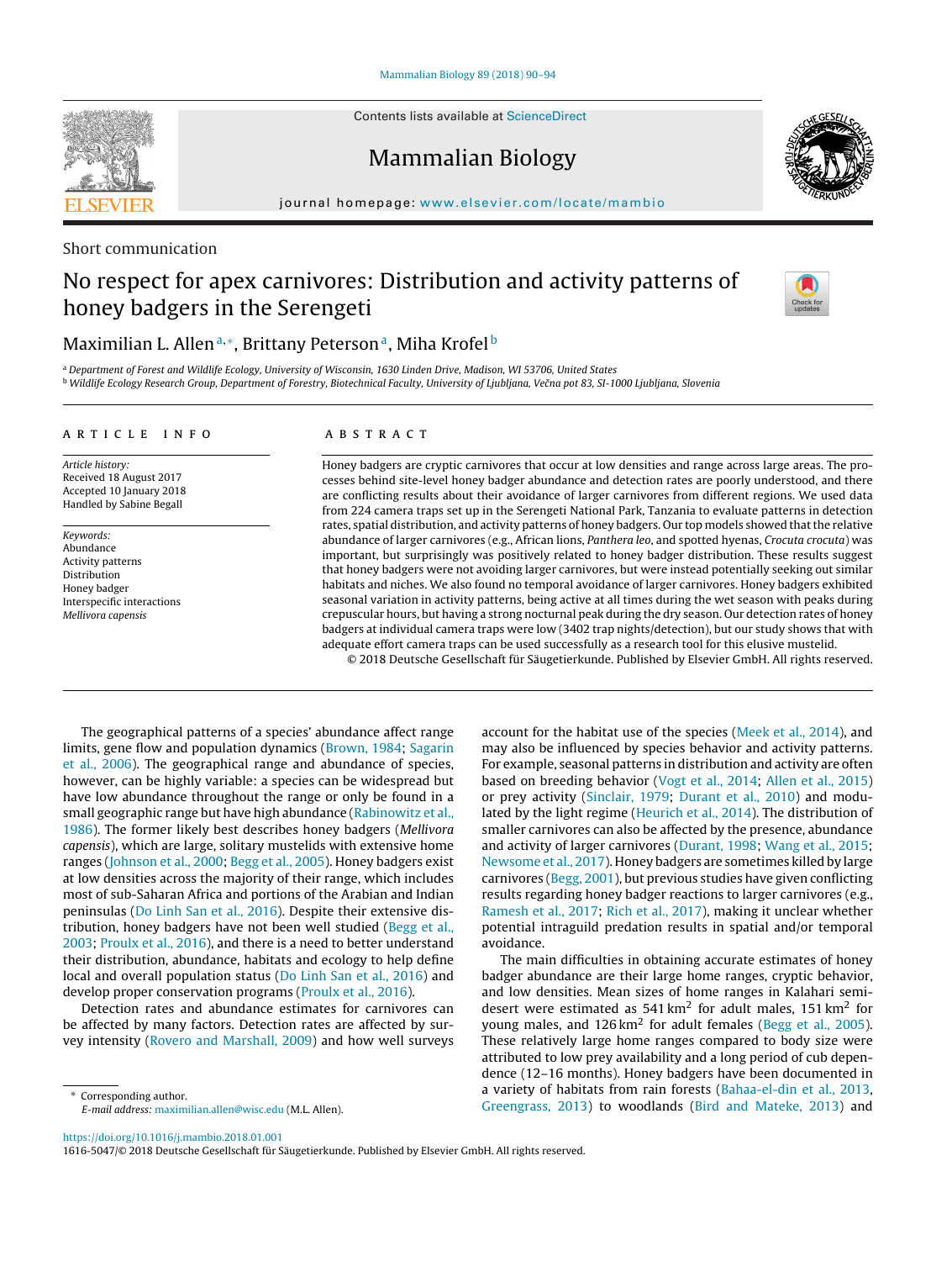deserts [\(Begg](#page-3-0) et [al.,](#page-3-0) [2003\),](#page-3-0) but preferences and selection of specific habitats, as well as effects of habitat characteristics on local abundance are largely unknown. Honey badgers are often nocturnal [\(Bird](#page-3-0) [and](#page-3-0) [Mateke,](#page-3-0) [2013\),](#page-3-0) but activity in South Africa appears to shift to diurnal during the cool season [\(Begg](#page-3-0) et [al.,](#page-3-0) [2016\).](#page-3-0)

Camera traps are being increasingly used to understand the populations ([Chandler](#page-3-0) [and](#page-3-0) [Royle,](#page-3-0) [2013;](#page-3-0) [Parsons](#page-3-0) et [al.,](#page-3-0) [2017\)](#page-3-0) and behaviors of cryptic wildlife [\(Vogt](#page-4-0) et [al.,](#page-4-0) [2014;](#page-4-0) [Allen](#page-3-0) et [al.,](#page-3-0) [2016\).](#page-3-0) The use of systematic grid sampling with camera traps allows for continuous surveying across large spatial and temporal scales. We used this approach in a National Park in Tanzania to understand patterns in detection rates of honey badgers. Our objectives were to 1) calculate detection rates and determine the viability of using camera traps for studying honey badgers, 2) determine whether honey badger activity varied between seasons, and 3) determine the variables that are driving the distribution of detections for honey badgers, for which we used an a-priori modeling framework to test a series of model hypotheses composed of 10 variables explaining honey badger distribution.

Camera trap surveys were conducted in the Serengeti National Park (hereafter referred to as Serengeti), Tanzania. The Serengeti is characterized by open woodlands in the northern portions, with treeless grass plains in the south [\(Grant](#page-3-0) et [al.,](#page-3-0) [2005\).](#page-3-0) Rocky outcrops or 'kopjes' support trees and shrubs and are found throughout the Serengeti, often providing the only cover on the plains ([Durant,](#page-3-0) [1998\).](#page-3-0) Mean annual rainfall ranges from 350 mm in the southeast to 1200 mm in the northwest ([Norton-Griffiths](#page-3-0) et [al.,](#page-3-0) [1975\)](#page-3-0) and is concentrated in the wet season (November to May) with very little rain in the dry season (June to October) and temperatures remaining consistent across seasons ([Sinclair,](#page-4-0) [1979;](#page-4-0) [Durant,](#page-3-0) [1998\).](#page-3-0)

We used data collected as part of the Snapshot Serengeti Project (see [Swanson](#page-4-0) et [al.,](#page-4-0) [2015,](#page-4-0) [2016\)](#page-4-0) for monitoring the carnivore community. The project systematically deployed 224 camera traps in a randomly distributed grid using  $5 \text{ km}^2$  intervals, with camera traps placed in strategic locations within 250 m of the center of each grid to maximize wildlife detection. We used the data from July 2010 to May 2013 for this study. The date, time, and camera trap site ID was recorded for each photograph, and the project used citizen scientists to determine the species and behavior (standing, resting, moving or eating) in the photographs [\(Swanson](#page-4-0) et [al.,](#page-4-0) [2016\).](#page-4-0) We then proofed each of the photos that were tagged as honey badgers, and subsequently removed 5 events that had been misidentified as honey badgers. To reduce pseudoreplication, we considered photos of a species at a camera trapsite within30 minof apreviousphoto to be the same event [\(Wang](#page-4-0) et [al.,](#page-4-0) [2015;](#page-4-0) [Rich](#page-4-0) et [al.,](#page-4-0) [2017\).](#page-4-0) Events with multiple individuals were treated as a single event with the highest number of individuals documented. We then collected habitat variables (Appendix A in Supplementary material) for each camera trap using available layers in Arc GIS (Environmental Systems Research Institute, Redlands, CA).

We used program R version 3.3.1 [\(R](#page-3-0) [Core](#page-3-0) [Team,](#page-3-0) [2016\)](#page-3-0) for all statistical analyses. We first calculated summary statistics for our data and then tested our series of hypotheses and models.

We calculated our detection rate as the 'number of detections per trap night' for each camera trap, and reported overall detection rates, and the range and mean for individual camera trap sites. We then totaled the number of independent events  $(E)$  for each species, and determined their relative abundance (RA) at each camera trap as:

 $RA = (E/TN) \times 100$ 

where TN is the total number of trap nights that the camera trap was operational. We used relative abundance as our measure because they are often an accurate index of abundance [\(Parsons](#page-3-0) et [al.,](#page-3-0) [2017\),](#page-3-0) and our limited sample sizes precluded us from using occupancy.

To understand the activity patterns of honey badgers we first changed the time of each event to radians and then fit the data to a circular kernel density and used its distribution to estimate the activity level using the overlap package ([Ridout](#page-4-0) [and](#page-4-0) [Linkie,](#page-4-0) [2009\).](#page-4-0) To determine whether honey badger activity varied by season we used the overlapEst function to test whether activity patterns varied between the wet and dry season, where we considered  $\Delta_1$  > 0.80 to be strong overlap and 0.50–0.79 to be medium overlap [\(Lynam](#page-3-0) et [al.,](#page-3-0) [2013\).](#page-3-0) We then used the overlapEst function to test whether honey badgers varied in activity patterns from larger carnivores (spotted hyena, Crocuta crocuta, and leopard, Panthera pardus). We did not test for African lions because their activity data was biased in favor of mid-day activity, because several camera traps were located at location regularly used as a daybed (A. Swanson, Personal Comm.), and therefore we believe that the records do not reflect true circadian activity for this species.

To understand our detection patterns for honey badgers we tested among the 14 *a-priori* models ([Table](#page-2-0) 1). We fitted our models using Generalized Linear Models (GLMs) with a binomial logit link indicating whether a honey badger was detected or not at a camera trap. We compared our models using AIC weight  $(AIC_w)$  (Burnham and Anderson, 2002), and considered each of the models until a cumulative  $AIC_w = 0.90$  to be our top models.

We had a total of 98,644 trap nights at 224 camera traps. We detected 29 honey badger events at 23 individual camera traps, among which 6 events included 2 honey badgers. In 86% of events the honey badgers were moving, but we also documented standing (10%) and eating (4%).

Our overall detection rate among all camera traps was 3402 trap nights/detection. Our detection rates for the 23 individual camera traps with detections ranged from 94 to 720 trap nights/detection, with a mean rate for individual camera traps of  $404.4 (\pm 40.6 \text{ SE})$ trap nights/detection. October had the highest number of detections (n = 5), followed by 3 detections in each of February, March, and June. No detections were recorded in July or August.

We found that honey badger activity was generally similar among seasons with a medium overlap ( $\Delta_1$  = 0.69). The main difference being that during the wet season  $(n = 15)$  honey badgers were active during all times, with peaks during crepuscular hours, but during the dry season  $(n = 14)$  they showed a strong nocturnal peak ([Fig.](#page-3-0) 1). Honey badgers had strong temporal overlap with both spotted hyenas ( $\Delta_1$  = 0.85) and leopards ( $\Delta_1$  = 0.82) [\(Fig.](#page-3-0) 1).

Our best model 'Lion Abundance' had 2 times more explanatory value ( $AIC_w = 0.57$ ) as the next best model 'Apex Carnivore Avoidance' (AIC<sub>w</sub> = 0.27). These two were our top models ([Table](#page-2-0) 2), however, the variables in the models did not always affect honey badger abundance in the way we predicted. In 'Lion Abundance', African lions had a positive relationship ( $\beta_{\text{lion}}$  = 0.009), and in 'Apex Carnivore Avoidance', both African lions and spotted hyenas had positive relationships ( $\beta_{\text{lion}}$  = 0.009,  $\beta_{\text{hyena}}$  = 0.001).

The small number of studies focused on honey badgers in the published literature may be directly related to the difficulty of finding and detecting this elusive mustelid. In our study, we documented 29 honey badger events across 98,644 trap nights (an average of 3402 trap nights needed for each detection). Some of the camera traps had notably higher success, but even our most frequently visited camera trap still needed on average 94 nights per detection. These detection rates appear to be much lower than those found with nocturnal vehicle surveys (e.g., 0.1 honey badgers/km; Waser 1980), or those of other carnivores (e.g., [Ramesh](#page-3-0) et [al.,](#page-3-0) [2017;](#page-3-0) [Rich](#page-4-0) et [al.,](#page-4-0) [2017\).](#page-4-0) The low detection rate limited our ability to detect differences in behaviors and detections by month or time of day, and also precluded us from using occupancy modeling for our analyses.

Our top models suggest that honey badger distribution is not negatively affected by interspecific interactions with larger car-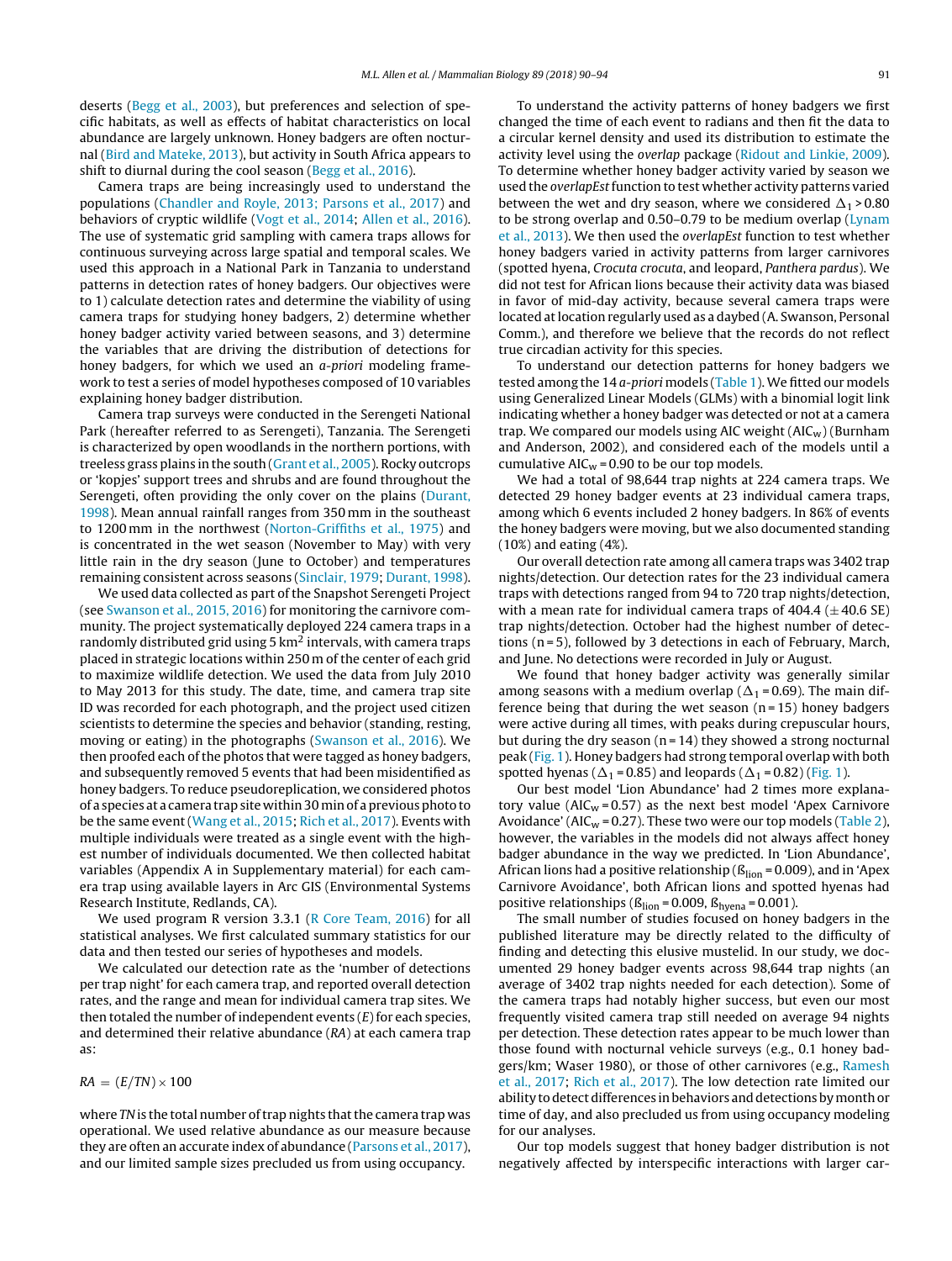#### <span id="page-2-0"></span>**Table 1**

Our a-priori models to explain honey badger distribution at camera sites in Serengeti National Park. We provide the name of the model, the variables included and the hypothesis behind the model together with references used to develop it.

| Name                           | Variables            | Hypothesis                                                                                                                                                              |
|--------------------------------|----------------------|-------------------------------------------------------------------------------------------------------------------------------------------------------------------------|
| Habitat Preference             | HABT*GRHT            | Distribution of honey badgers will be dictated by their preferred habitat (Durant et al., 2010;<br>Vanderhaar and Hwang, 2003).                                         |
| Water Availability             | <b>RIVR</b>          | The distribution of honey badgers will be dictated by the proximity to water and riparian habitats<br>(Durant et al., 2010).                                            |
| Habitat and Water Availability | $HART * GRHT + RIVR$ | The distribution of honey badgers will be dictated by a combination of available habitat and water<br>(Durant et al., 2010; Vanderhaar and Hwang, 2003).                |
| Cover                          | COVR                 | The availability of cover will dictate the distribution of honey badgers (Durant et al., 2010).                                                                         |
| Kopje                          | <b>KOPI</b>          | The availability of kopjes for cover, possible den sites, and habitat heterogeneity will dictate the<br>distribution of honey badgers (Durant et al., 2010).            |
| Cover and Kopje                | COVR+KOPI            | The distribution of honey badgers will be dictated by areas that provide cover (Durant et al., 2010).                                                                   |
| Human Abundance                | HUAB                 | The distribution of honey badgers will be dictated by trying to avoid areas frequently used by<br>humans (Proulx et al., 2016).                                         |
| Leopard Abundance              | <b>LPAB</b>          | The distribution of honey badgers will be dictated by trying to avoid areas frequently used by<br>leopards (Begg, 2001; Do Linh San et al., 2016; Ramesh et al., 2017). |
| Leopard Abundance and Cover    | $LPAB + CONR$        | The distribution of honey badgers will be dictated by avoiding leopards and cover to escape<br>(Ramesh et al., 2017).                                                   |
| Lion Abundance                 |                      | The distribution of honey badgers will be dictated by trying to avoid areas used by African lions<br>(Begg, 2001; Do Linh San et al., 2016).                            |
| Cascading Carnivore Abundance  | LPAB * LNAB          | Honey badgers will be more frequently found where lions are abundant due to their deterring the<br>leopards (Ramesh et al., 2017)                                       |
| Apex Carnivore Abundance       | $I.NAB + HYAB$       | The distribution of honey badgers will be dictated by trying to avoid areas frequently used by<br>group-living apex carnivores (Begg, 2001; Do Linh San et al., 2016).  |
| <b>Trapping Effort</b>         | <b>TRAP</b>          | The number of camera trap nights will have greater influence on the distribution of honey badgers<br>than biological factors (Wegge et al., 2004).                      |

#### **Table 2**

The results of our a-priori model selection for honey badger distribution in Serengeti National Park, with individual models ranked based on their AIC<sub>W</sub>.

| Name                           | Variables                 | <b>AIC</b> | $\triangle$ AIC | $AIC_w$ | $Cum$ AI $C_w$ |
|--------------------------------|---------------------------|------------|-----------------|---------|----------------|
| Lion Abundance                 | <b>LNAB</b>               | 140.09     | 0.00            | 0.57    | 0.57           |
| Apex Carnivore Avoidance       | $LNAB + HYAB$             | 141.58     | 1.49            | 0.27    | 0.84           |
| <b>Cascading Predation</b>     | LPAB * LNAB               | 143.64     | 3.55            | 0.10    | 0.94           |
| Cover and Kopje                | COVR+KOPI                 | 146.82     | 6.73            | 0.02    | 0.96           |
| Cover                          | COVR                      | 146.94     | 6.85            | 0.02    | 0.98           |
| Leopard Abundance and Cover    | $LPAB + CONR$             | 148.89     | 8.80            | 0.01    | 0.99           |
| Kopje                          | <b>KOPI</b>               | 149.89     | 9.80            | 0.00    | 0.99           |
| Human Avoidance                | <b>HUAB</b>               | 150.18     | 10.09           | 0.00    | 0.99           |
| <b>Trapping Effort</b>         | <b>TRAP</b>               | 151.88     | 11.79           | 0.00    | 1.00           |
| Water Availability             | <b>RIVR</b>               | 152.13     | 12.04           | 0.00    | 1.00           |
| Leopard Abundance              | <b>LPAB</b>               | 152.53     | 12.44           | 0.00    | 1.00           |
| Habitat and Water Availability | <b>HABT * COVR + RIVR</b> | 152.62     | 12.53           | 0.00    | 1.00           |
| Habitat Preference             | <b>HABT</b> * GRHT        | 154.94     | 14.85           | 0.00    | 1.00           |

nivores, but instead honey badgers seek out similar habitats and niches as larger carnivores. In our top two models the interactions with African lions and spotted hyenas were important, while our third best model also included leopards, and presence of all three species coincided with higher detection of honey badgers at camera trap sites. Honey badgers also exhibited strong temporal overlap with spotted hyenas and leopards suggesting there was also no temporal avoidance of larger carnivores. It could be that our low sample size limited our ability to determine what drives sitelevel detection of honey badgers, but the data suggest that honey badgers are not avoiding larger carnivores in Serengeti, as was suggested by [Ramesh](#page-3-0) et [al.](#page-3-0) [\(2017\)](#page-3-0) for badgers and leopards in South Africa. Instead, our results support the study by [Rich](#page-4-0) et [al.](#page-4-0) [\(2017\)](#page-4-0) and [Balme](#page-3-0) et [al.](#page-3-0) [\(2017\),](#page-3-0) who reported a lack of repulsion of carnivore guild species. Although it has been documented that large carnivores occasionally kill honey badgers ([Begg,](#page-3-0) [2001\),](#page-3-0) honey badgers are notorious for their aggressive behavior and high resource holding potential even when faced with much larger carnivores ([Estes,](#page-3-0) [1992\).](#page-3-0) Their aggressive threat display is often successful in preventing predation even against largest of carnivores, such as African lions, spotted hyenas, and leopards [\(Begg,](#page-3-0) [2001\).](#page-3-0) Our results suggest that honey badgers may exhibit less avoidance of large carnivores in space and time than other, less aggressive mesocarnivores, which are often constrained by apex carnivores [\(Durant,](#page-3-0) [1998;](#page-3-0) [Hayward](#page-3-0) [and](#page-3-0) [Slotow,](#page-3-0) [2009;](#page-3-0) [Newsome](#page-3-0) et [al.,](#page-3-0) [2017\).](#page-3-0)

The benefit of systematic grid sampling with camera traps is that it allows for continuous surveying across large spatial and temporal scales [\(Swanson](#page-4-0) et [al.,](#page-4-0) [2015;](#page-4-0) [Rich](#page-4-0) et [al.,](#page-4-0) [2017\)](#page-4-0) while not affecting the activity or behavior of wildlife [\(Vogt](#page-4-0) et [al.,](#page-4-0) [2014;](#page-4-0) [Allen](#page-3-0) et [al.,](#page-3-0) [2016\).](#page-3-0) We found that honey badgers exhibited seasonal variation in their activity, which is in accord with studies from other ecosystems [\(Begg](#page-3-0) et [al.,](#page-3-0) [2016;](#page-3-0) [Bird](#page-3-0) [and](#page-3-0) [Mateke,](#page-3-0) [2013\).](#page-3-0) During the wet season honey badgers were active throughout the 24-h cycle, but during the dry season honey badgers showed a strong nocturnal peak. Honey badgers avoid the hottest times of the day by staying in burrows in other systems [\(Begg](#page-3-0) et [al.,](#page-3-0) [2003;](#page-3-0) [Bird](#page-3-0) [and](#page-3-0) [Mateke,](#page-3-0) [2013\),](#page-3-0) but temperatures in the Serengeti stay similar throughout the year, suggesting that the circadian cycles are not dictated solely by temperatures. This could, however, be an artifact of our low sample sizes, or the placement of cameras as honey badgers may be seeking out shaded areas during day similar to African lions.

Adjustments to the systematic camera trap design used may allow for higher detection rates in the future. First, it is important to understand that these camera traps were placed in areas that would allow for detections of all wildlife species [\(Swanson](#page-4-0) et [al.,](#page-4-0) [2015\),](#page-4-0) and not just honey badgers. A camera trap study target-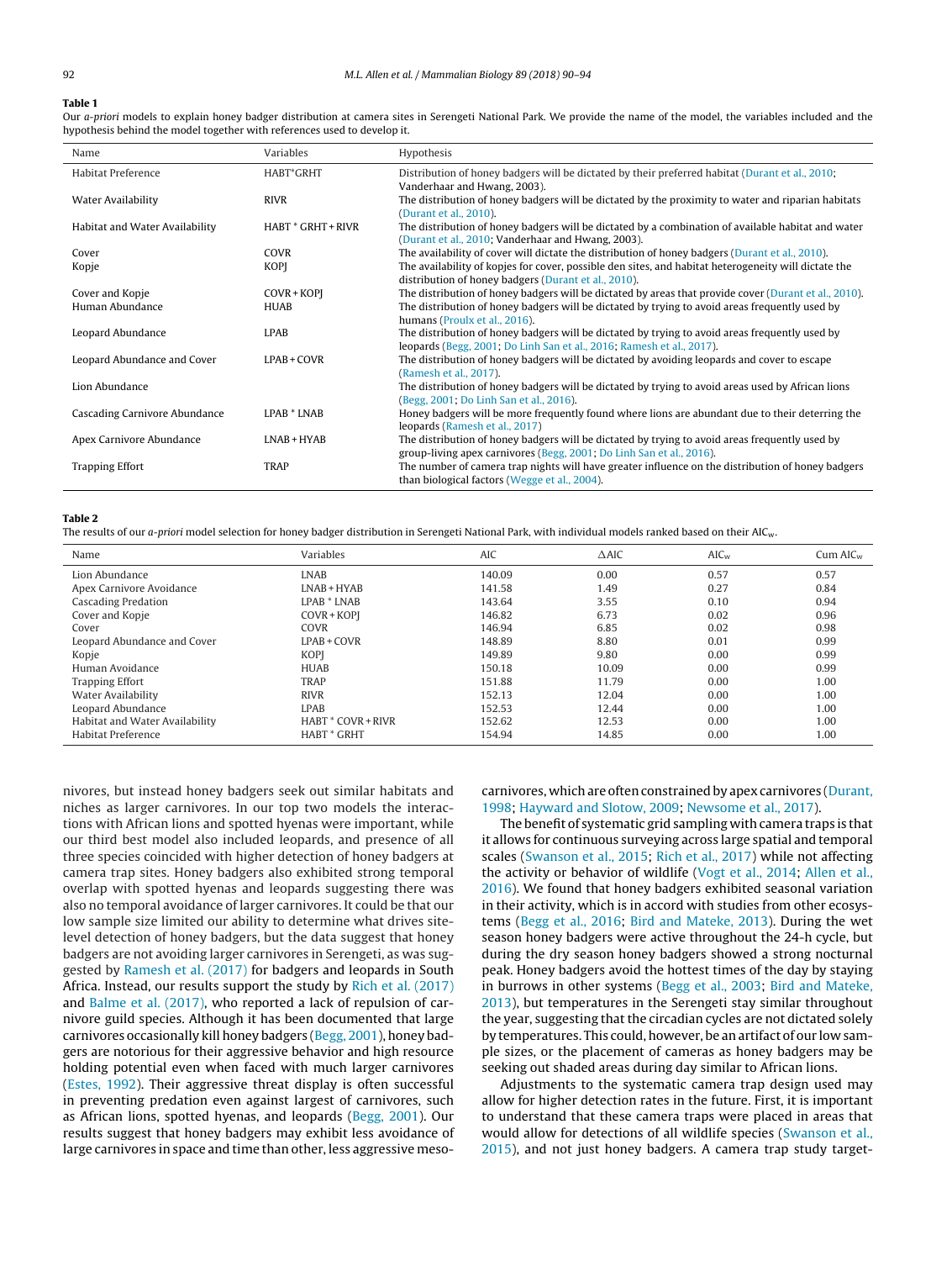<span id="page-3-0"></span>

**Fig. 1.** The temporal activity and overlap (gray-shaded area), estimated with kernel densities, of honey badgers and large carnivores in the Serengeti. (A) represents honey badger activity during different seasons, with wet season represented as a solid line and dry season represented as a dotted line. (B&C) represent overlap of honey badger activity with spotted hyenas (B) and leopards (C), where honey badger activity is represented as solid lines and the large carnivore activity as a dotted line.

ing honey badgers could increase success by choosing microhabitat variables most frequently used by honey badgers, such as heterogeneous aspects of the landscape, or placing camera traps near known tracks, marking sites, food sources or dens. Adjustments like these may be especially important for species like honey badger that are characterized by very low detection rates. Nevertheless, due to the large home ranges of honey badgers and low population densities, detection rates are always likely to be low. The camera traps were placed in the center of 5  $km<sup>2</sup>$  grids, which should be sufficiently large enough for determining population sizes of honey badgers in a spatially explicit capture recapture modeling framework (Chandler and Royle, 2013). Other important topics for future research include increasing detection rates, understanding honey badger selection of microhabitat features, and determining what may affect the distribution of honey badgers. While research of honey badger is difficult and presents many challenges, we encourage future research to understand their ecology and to develop effective conservation and management efforts, where needed.

#### **Acknowledgements**

We thank the Snapshot Serengeti team ([www.](http://www.snapshotserengeti.org) [snapshotserengeti.org](http://www.snapshotserengeti.org)) for generously providing the data for this study, and Ali Swanson, Emmanuel Do Linh San, and an anonymous reviewer for comments on earlier drafts that greatly improved the manuscript.

#### **Appendix A. Supplementary data**

Supplementary data associated with this article can be found, in the online version, at [https://doi.org/10.1016/j.mambio.2018.01.](https://doi.org/10.1016/j.mambio.2018.01.001) [001](https://doi.org/10.1016/j.mambio.2018.01.001).

#### **References**

- Allen, M.L., Wallace, C.F., Wilmers, C.C., 2015. [Patterns](http://refhub.elsevier.com/S1616-5047(17)30272-0/sbref0005) [in](http://refhub.elsevier.com/S1616-5047(17)30272-0/sbref0005) [bobcat](http://refhub.elsevier.com/S1616-5047(17)30272-0/sbref0005) [\(](http://refhub.elsevier.com/S1616-5047(17)30272-0/sbref0005)[Lynx](http://refhub.elsevier.com/S1616-5047(17)30272-0/sbref0005) [rufus](http://refhub.elsevier.com/S1616-5047(17)30272-0/sbref0005)[\)](http://refhub.elsevier.com/S1616-5047(17)30272-0/sbref0005) [scent](http://refhub.elsevier.com/S1616-5047(17)30272-0/sbref0005) [marking](http://refhub.elsevier.com/S1616-5047(17)30272-0/sbref0005) [and](http://refhub.elsevier.com/S1616-5047(17)30272-0/sbref0005) [communication](http://refhub.elsevier.com/S1616-5047(17)30272-0/sbref0005) [behaviors.](http://refhub.elsevier.com/S1616-5047(17)30272-0/sbref0005) [J.](http://refhub.elsevier.com/S1616-5047(17)30272-0/sbref0005) [Ethol.](http://refhub.elsevier.com/S1616-5047(17)30272-0/sbref0005) [33,](http://refhub.elsevier.com/S1616-5047(17)30272-0/sbref0005) [9–14.](http://refhub.elsevier.com/S1616-5047(17)30272-0/sbref0005)
- Allen, M.L., Wittmer, H.U., Setiawan, E., Jaffe, S., Marshall, A.J., 2016. [Scent](http://refhub.elsevier.com/S1616-5047(17)30272-0/sbref0010) [marking](http://refhub.elsevier.com/S1616-5047(17)30272-0/sbref0010) [in](http://refhub.elsevier.com/S1616-5047(17)30272-0/sbref0010) [Sunda](http://refhub.elsevier.com/S1616-5047(17)30272-0/sbref0010) [clouded](http://refhub.elsevier.com/S1616-5047(17)30272-0/sbref0010) [leopards](http://refhub.elsevier.com/S1616-5047(17)30272-0/sbref0010) [\(](http://refhub.elsevier.com/S1616-5047(17)30272-0/sbref0010)[Neofelis](http://refhub.elsevier.com/S1616-5047(17)30272-0/sbref0010) [diardi](http://refhub.elsevier.com/S1616-5047(17)30272-0/sbref0010)[\):](http://refhub.elsevier.com/S1616-5047(17)30272-0/sbref0010) [novel](http://refhub.elsevier.com/S1616-5047(17)30272-0/sbref0010) [observations](http://refhub.elsevier.com/S1616-5047(17)30272-0/sbref0010) [close](http://refhub.elsevier.com/S1616-5047(17)30272-0/sbref0010) [a](http://refhub.elsevier.com/S1616-5047(17)30272-0/sbref0010) [key](http://refhub.elsevier.com/S1616-5047(17)30272-0/sbref0010) [gap](http://refhub.elsevier.com/S1616-5047(17)30272-0/sbref0010) [in](http://refhub.elsevier.com/S1616-5047(17)30272-0/sbref0010) [understanding](http://refhub.elsevier.com/S1616-5047(17)30272-0/sbref0010) [felid](http://refhub.elsevier.com/S1616-5047(17)30272-0/sbref0010) [communication](http://refhub.elsevier.com/S1616-5047(17)30272-0/sbref0010) [behaviours.](http://refhub.elsevier.com/S1616-5047(17)30272-0/sbref0010) [Sci.](http://refhub.elsevier.com/S1616-5047(17)30272-0/sbref0010) [Rep.](http://refhub.elsevier.com/S1616-5047(17)30272-0/sbref0010) [6,](http://refhub.elsevier.com/S1616-5047(17)30272-0/sbref0010) [35433.](http://refhub.elsevier.com/S1616-5047(17)30272-0/sbref0010)
- Bahaa-el-din, L., Henschel, P., Aba'a, R., Abernethy, K., Bohm, T., Bout, N., Coad, L.M., Head, J., Inoue, E., Lahm, S.A., Lee, M., 2013. [Notes](http://refhub.elsevier.com/S1616-5047(17)30272-0/sbref0015) [on](http://refhub.elsevier.com/S1616-5047(17)30272-0/sbref0015) [the](http://refhub.elsevier.com/S1616-5047(17)30272-0/sbref0015) [distribution](http://refhub.elsevier.com/S1616-5047(17)30272-0/sbref0015) [and](http://refhub.elsevier.com/S1616-5047(17)30272-0/sbref0015) [status](http://refhub.elsevier.com/S1616-5047(17)30272-0/sbref0015) [of](http://refhub.elsevier.com/S1616-5047(17)30272-0/sbref0015) [small](http://refhub.elsevier.com/S1616-5047(17)30272-0/sbref0015) [carnivores](http://refhub.elsevier.com/S1616-5047(17)30272-0/sbref0015) [in](http://refhub.elsevier.com/S1616-5047(17)30272-0/sbref0015) [Gabon.](http://refhub.elsevier.com/S1616-5047(17)30272-0/sbref0015) [Small](http://refhub.elsevier.com/S1616-5047(17)30272-0/sbref0015) [Carniv.](http://refhub.elsevier.com/S1616-5047(17)30272-0/sbref0015) [Conserv.](http://refhub.elsevier.com/S1616-5047(17)30272-0/sbref0015) [48,](http://refhub.elsevier.com/S1616-5047(17)30272-0/sbref0015) [19–29.](http://refhub.elsevier.com/S1616-5047(17)30272-0/sbref0015)
- Balme, G.A., Pitman, R.T., Robinson, H.S., Miller, J.R., Funston, P.J., Hunter, L.T., 2017. [Leopard](http://refhub.elsevier.com/S1616-5047(17)30272-0/sbref0020) [distribution](http://refhub.elsevier.com/S1616-5047(17)30272-0/sbref0020) [and](http://refhub.elsevier.com/S1616-5047(17)30272-0/sbref0020) [abundance](http://refhub.elsevier.com/S1616-5047(17)30272-0/sbref0020) [is](http://refhub.elsevier.com/S1616-5047(17)30272-0/sbref0020) [unaffected](http://refhub.elsevier.com/S1616-5047(17)30272-0/sbref0020) [by](http://refhub.elsevier.com/S1616-5047(17)30272-0/sbref0020) [interference](http://refhub.elsevier.com/S1616-5047(17)30272-0/sbref0020) [competition](http://refhub.elsevier.com/S1616-5047(17)30272-0/sbref0020) [with](http://refhub.elsevier.com/S1616-5047(17)30272-0/sbref0020) [lions.](http://refhub.elsevier.com/S1616-5047(17)30272-0/sbref0020) [Behav.](http://refhub.elsevier.com/S1616-5047(17)30272-0/sbref0020) [Ecol.](http://refhub.elsevier.com/S1616-5047(17)30272-0/sbref0020) [28,](http://refhub.elsevier.com/S1616-5047(17)30272-0/sbref0020) [1348](http://refhub.elsevier.com/S1616-5047(17)30272-0/sbref0020)–[1358.](http://refhub.elsevier.com/S1616-5047(17)30272-0/sbref0020)
- Begg, C.M., 2001. [Feeding](http://refhub.elsevier.com/S1616-5047(17)30272-0/sbref0025) [Ecology](http://refhub.elsevier.com/S1616-5047(17)30272-0/sbref0025) [and](http://refhub.elsevier.com/S1616-5047(17)30272-0/sbref0025) [Social](http://refhub.elsevier.com/S1616-5047(17)30272-0/sbref0025) [Organisation](http://refhub.elsevier.com/S1616-5047(17)30272-0/sbref0025) [of](http://refhub.elsevier.com/S1616-5047(17)30272-0/sbref0025) [Honey](http://refhub.elsevier.com/S1616-5047(17)30272-0/sbref0025) [Badgers](http://refhub.elsevier.com/S1616-5047(17)30272-0/sbref0025) [Mellivora](http://refhub.elsevier.com/S1616-5047(17)30272-0/sbref0025) [capensis](http://refhub.elsevier.com/S1616-5047(17)30272-0/sbref0025)[\)](http://refhub.elsevier.com/S1616-5047(17)30272-0/sbref0025) [in](http://refhub.elsevier.com/S1616-5047(17)30272-0/sbref0025) [the](http://refhub.elsevier.com/S1616-5047(17)30272-0/sbref0025) [Southern](http://refhub.elsevier.com/S1616-5047(17)30272-0/sbref0025) [Kalahari.](http://refhub.elsevier.com/S1616-5047(17)30272-0/sbref0025) [University](http://refhub.elsevier.com/S1616-5047(17)30272-0/sbref0025) [of](http://refhub.elsevier.com/S1616-5047(17)30272-0/sbref0025) [Pretoria,](http://refhub.elsevier.com/S1616-5047(17)30272-0/sbref0025) Pretoria, [Doctorate](http://refhub.elsevier.com/S1616-5047(17)30272-0/sbref0025) [thesis.](http://refhub.elsevier.com/S1616-5047(17)30272-0/sbref0025)
- Begg, C.M., Begg, K.S., du Toit, J.T., Mills, M.G.L., 2003. [Sexual](http://refhub.elsevier.com/S1616-5047(17)30272-0/sbref0030) [and](http://refhub.elsevier.com/S1616-5047(17)30272-0/sbref0030) [seasonal](http://refhub.elsevier.com/S1616-5047(17)30272-0/sbref0030) [variation](http://refhub.elsevier.com/S1616-5047(17)30272-0/sbref0030) [in](http://refhub.elsevier.com/S1616-5047(17)30272-0/sbref0030) [the](http://refhub.elsevier.com/S1616-5047(17)30272-0/sbref0030) [diet](http://refhub.elsevier.com/S1616-5047(17)30272-0/sbref0030) [and](http://refhub.elsevier.com/S1616-5047(17)30272-0/sbref0030) [foraging](http://refhub.elsevier.com/S1616-5047(17)30272-0/sbref0030) [behaviour](http://refhub.elsevier.com/S1616-5047(17)30272-0/sbref0030) [of](http://refhub.elsevier.com/S1616-5047(17)30272-0/sbref0030) [a](http://refhub.elsevier.com/S1616-5047(17)30272-0/sbref0030) [sexually](http://refhub.elsevier.com/S1616-5047(17)30272-0/sbref0030) [dimorphic](http://refhub.elsevier.com/S1616-5047(17)30272-0/sbref0030) [carnivore,](http://refhub.elsevier.com/S1616-5047(17)30272-0/sbref0030) [the](http://refhub.elsevier.com/S1616-5047(17)30272-0/sbref0030) [honey](http://refhub.elsevier.com/S1616-5047(17)30272-0/sbref0030) [badger](http://refhub.elsevier.com/S1616-5047(17)30272-0/sbref0030) [\(](http://refhub.elsevier.com/S1616-5047(17)30272-0/sbref0030)[Mellivora](http://refhub.elsevier.com/S1616-5047(17)30272-0/sbref0030) [capensis](http://refhub.elsevier.com/S1616-5047(17)30272-0/sbref0030)[\).](http://refhub.elsevier.com/S1616-5047(17)30272-0/sbref0030) [J.](http://refhub.elsevier.com/S1616-5047(17)30272-0/sbref0030) [Zool.](http://refhub.elsevier.com/S1616-5047(17)30272-0/sbref0030) [260,](http://refhub.elsevier.com/S1616-5047(17)30272-0/sbref0030) [301](http://refhub.elsevier.com/S1616-5047(17)30272-0/sbref0030)–[316.](http://refhub.elsevier.com/S1616-5047(17)30272-0/sbref0030)
- Begg, C.M., Begg, K.S., du Toit, J.T., Mills, M.G.L., 2005. [Spatial](http://refhub.elsevier.com/S1616-5047(17)30272-0/sbref0035) [organization](http://refhub.elsevier.com/S1616-5047(17)30272-0/sbref0035) [of](http://refhub.elsevier.com/S1616-5047(17)30272-0/sbref0035) [the](http://refhub.elsevier.com/S1616-5047(17)30272-0/sbref0035) [honey](http://refhub.elsevier.com/S1616-5047(17)30272-0/sbref0035) [badger](http://refhub.elsevier.com/S1616-5047(17)30272-0/sbref0035) [Mellivora](http://refhub.elsevier.com/S1616-5047(17)30272-0/sbref0035) [capensis](http://refhub.elsevier.com/S1616-5047(17)30272-0/sbref0035) [in](http://refhub.elsevier.com/S1616-5047(17)30272-0/sbref0035) [the](http://refhub.elsevier.com/S1616-5047(17)30272-0/sbref0035) [southern](http://refhub.elsevier.com/S1616-5047(17)30272-0/sbref0035) [Kalahari:](http://refhub.elsevier.com/S1616-5047(17)30272-0/sbref0035) [home-range](http://refhub.elsevier.com/S1616-5047(17)30272-0/sbref0035) [size](http://refhub.elsevier.com/S1616-5047(17)30272-0/sbref0035) [and](http://refhub.elsevier.com/S1616-5047(17)30272-0/sbref0035) [movement](http://refhub.elsevier.com/S1616-5047(17)30272-0/sbref0035) [patterns.](http://refhub.elsevier.com/S1616-5047(17)30272-0/sbref0035) [J.](http://refhub.elsevier.com/S1616-5047(17)30272-0/sbref0035) [Zool.](http://refhub.elsevier.com/S1616-5047(17)30272-0/sbref0035) [265,](http://refhub.elsevier.com/S1616-5047(17)30272-0/sbref0035) [23](http://refhub.elsevier.com/S1616-5047(17)30272-0/sbref0035)–[35.](http://refhub.elsevier.com/S1616-5047(17)30272-0/sbref0035)
- Begg, C.M., Begg, K.S., Do Linh San, E., du Toit, J.T., Mills, M.G.L., 2016. [Sexual](http://refhub.elsevier.com/S1616-5047(17)30272-0/sbref0040) [and](http://refhub.elsevier.com/S1616-5047(17)30272-0/sbref0040) [seasonal](http://refhub.elsevier.com/S1616-5047(17)30272-0/sbref0040) [variation](http://refhub.elsevier.com/S1616-5047(17)30272-0/sbref0040) [in](http://refhub.elsevier.com/S1616-5047(17)30272-0/sbref0040) [the](http://refhub.elsevier.com/S1616-5047(17)30272-0/sbref0040) [activity](http://refhub.elsevier.com/S1616-5047(17)30272-0/sbref0040) [patterns](http://refhub.elsevier.com/S1616-5047(17)30272-0/sbref0040) [and](http://refhub.elsevier.com/S1616-5047(17)30272-0/sbref0040) [time](http://refhub.elsevier.com/S1616-5047(17)30272-0/sbref0040) [budget](http://refhub.elsevier.com/S1616-5047(17)30272-0/sbref0040) [of](http://refhub.elsevier.com/S1616-5047(17)30272-0/sbref0040) [honey](http://refhub.elsevier.com/S1616-5047(17)30272-0/sbref0040) [badgers](http://refhub.elsevier.com/S1616-5047(17)30272-0/sbref0040) [in](http://refhub.elsevier.com/S1616-5047(17)30272-0/sbref0040) [an](http://refhub.elsevier.com/S1616-5047(17)30272-0/sbref0040) [arid](http://refhub.elsevier.com/S1616-5047(17)30272-0/sbref0040) [environment.](http://refhub.elsevier.com/S1616-5047(17)30272-0/sbref0040) [In:](http://refhub.elsevier.com/S1616-5047(17)30272-0/sbref0040) [Proulx,](http://refhub.elsevier.com/S1616-5047(17)30272-0/sbref0040) [G.,](http://refhub.elsevier.com/S1616-5047(17)30272-0/sbref0040) [Do](http://refhub.elsevier.com/S1616-5047(17)30272-0/sbref0040) [Linh](http://refhub.elsevier.com/S1616-5047(17)30272-0/sbref0040) [San,](http://refhub.elsevier.com/S1616-5047(17)30272-0/sbref0040) [E.](http://refhub.elsevier.com/S1616-5047(17)30272-0/sbref0040) [\(Eds.\),](http://refhub.elsevier.com/S1616-5047(17)30272-0/sbref0040) [Badgers:](http://refhub.elsevier.com/S1616-5047(17)30272-0/sbref0040) [Systematics,](http://refhub.elsevier.com/S1616-5047(17)30272-0/sbref0040) [Biology,](http://refhub.elsevier.com/S1616-5047(17)30272-0/sbref0040) [Conservation](http://refhub.elsevier.com/S1616-5047(17)30272-0/sbref0040) [and](http://refhub.elsevier.com/S1616-5047(17)30272-0/sbref0040) [Research](http://refhub.elsevier.com/S1616-5047(17)30272-0/sbref0040) [Techniques.](http://refhub.elsevier.com/S1616-5047(17)30272-0/sbref0040) [Alpha](http://refhub.elsevier.com/S1616-5047(17)30272-0/sbref0040) [Wildlife](http://refhub.elsevier.com/S1616-5047(17)30272-0/sbref0040) [Publications,](http://refhub.elsevier.com/S1616-5047(17)30272-0/sbref0040) [Sherwood](http://refhub.elsevier.com/S1616-5047(17)30272-0/sbref0040) [Park,](http://refhub.elsevier.com/S1616-5047(17)30272-0/sbref0040) [Alberta,](http://refhub.elsevier.com/S1616-5047(17)30272-0/sbref0040) [Canada,](http://refhub.elsevier.com/S1616-5047(17)30272-0/sbref0040) [pp.](http://refhub.elsevier.com/S1616-5047(17)30272-0/sbref0040) [161–192.](http://refhub.elsevier.com/S1616-5047(17)30272-0/sbref0040)
- Bird, T.L., Mateke, C.W., 2013. [A](http://refhub.elsevier.com/S1616-5047(17)30272-0/sbref0045) [preliminary](http://refhub.elsevier.com/S1616-5047(17)30272-0/sbref0045) [survey](http://refhub.elsevier.com/S1616-5047(17)30272-0/sbref0045) [of](http://refhub.elsevier.com/S1616-5047(17)30272-0/sbref0045) [the](http://refhub.elsevier.com/S1616-5047(17)30272-0/sbref0045) [presence](http://refhub.elsevier.com/S1616-5047(17)30272-0/sbref0045) [and](http://refhub.elsevier.com/S1616-5047(17)30272-0/sbref0045) [distribution](http://refhub.elsevier.com/S1616-5047(17)30272-0/sbref0045) [of](http://refhub.elsevier.com/S1616-5047(17)30272-0/sbref0045) [small](http://refhub.elsevier.com/S1616-5047(17)30272-0/sbref0045) [carnivores](http://refhub.elsevier.com/S1616-5047(17)30272-0/sbref0045) [in](http://refhub.elsevier.com/S1616-5047(17)30272-0/sbref0045) [the](http://refhub.elsevier.com/S1616-5047(17)30272-0/sbref0045) [Lower](http://refhub.elsevier.com/S1616-5047(17)30272-0/sbref0045) [Zambezi](http://refhub.elsevier.com/S1616-5047(17)30272-0/sbref0045) [Protected](http://refhub.elsevier.com/S1616-5047(17)30272-0/sbref0045) [Area](http://refhub.elsevier.com/S1616-5047(17)30272-0/sbref0045) [Complex,](http://refhub.elsevier.com/S1616-5047(17)30272-0/sbref0045) [Zambia.](http://refhub.elsevier.com/S1616-5047(17)30272-0/sbref0045) [Small](http://refhub.elsevier.com/S1616-5047(17)30272-0/sbref0045) [Carniv.](http://refhub.elsevier.com/S1616-5047(17)30272-0/sbref0045) [Conserv.](http://refhub.elsevier.com/S1616-5047(17)30272-0/sbref0045) [48,](http://refhub.elsevier.com/S1616-5047(17)30272-0/sbref0045) [47–59.](http://refhub.elsevier.com/S1616-5047(17)30272-0/sbref0045)
- Brown, J.H., 1984. [On](http://refhub.elsevier.com/S1616-5047(17)30272-0/sbref0050) [the](http://refhub.elsevier.com/S1616-5047(17)30272-0/sbref0050) [relationship](http://refhub.elsevier.com/S1616-5047(17)30272-0/sbref0050) [between](http://refhub.elsevier.com/S1616-5047(17)30272-0/sbref0050) [abundance](http://refhub.elsevier.com/S1616-5047(17)30272-0/sbref0050) [and](http://refhub.elsevier.com/S1616-5047(17)30272-0/sbref0050) [distribution](http://refhub.elsevier.com/S1616-5047(17)30272-0/sbref0050) [of](http://refhub.elsevier.com/S1616-5047(17)30272-0/sbref0050) [species.](http://refhub.elsevier.com/S1616-5047(17)30272-0/sbref0050) [Am.](http://refhub.elsevier.com/S1616-5047(17)30272-0/sbref0050) [Nat.](http://refhub.elsevier.com/S1616-5047(17)30272-0/sbref0050) [124,](http://refhub.elsevier.com/S1616-5047(17)30272-0/sbref0050) [255–279.](http://refhub.elsevier.com/S1616-5047(17)30272-0/sbref0050)
- Chandler, R.B., Royle, J.A., 2013. [Spatially](http://refhub.elsevier.com/S1616-5047(17)30272-0/sbref0055) [explicit](http://refhub.elsevier.com/S1616-5047(17)30272-0/sbref0055) [models](http://refhub.elsevier.com/S1616-5047(17)30272-0/sbref0055) [for](http://refhub.elsevier.com/S1616-5047(17)30272-0/sbref0055) [inference](http://refhub.elsevier.com/S1616-5047(17)30272-0/sbref0055) [about](http://refhub.elsevier.com/S1616-5047(17)30272-0/sbref0055) [density](http://refhub.elsevier.com/S1616-5047(17)30272-0/sbref0055) [in](http://refhub.elsevier.com/S1616-5047(17)30272-0/sbref0055) [unmarked](http://refhub.elsevier.com/S1616-5047(17)30272-0/sbref0055) [or](http://refhub.elsevier.com/S1616-5047(17)30272-0/sbref0055) [partially](http://refhub.elsevier.com/S1616-5047(17)30272-0/sbref0055) [marked](http://refhub.elsevier.com/S1616-5047(17)30272-0/sbref0055) [populations.](http://refhub.elsevier.com/S1616-5047(17)30272-0/sbref0055) [Ann.](http://refhub.elsevier.com/S1616-5047(17)30272-0/sbref0055) [Appl.](http://refhub.elsevier.com/S1616-5047(17)30272-0/sbref0055) [Stat.](http://refhub.elsevier.com/S1616-5047(17)30272-0/sbref0055) [7,](http://refhub.elsevier.com/S1616-5047(17)30272-0/sbref0055) [936–954.](http://refhub.elsevier.com/S1616-5047(17)30272-0/sbref0055)
- Do Linh San, E., Begg, C., Begg, K., Abramov, A.V., 2016. Mellivora capensis. The IUCN Red List of Threatened Species 2016, e.T41629A45210107.
- Durant, S.M., Craft, M.E., Foley, C., Hampson, K., Lobora, A.L., Msuha, M., Eblate, E., Bukombe, J., Mchetto, J., Pettorelli, N., 2010. [Does](http://refhub.elsevier.com/S1616-5047(17)30272-0/sbref0065) [size](http://refhub.elsevier.com/S1616-5047(17)30272-0/sbref0065) [matter?](http://refhub.elsevier.com/S1616-5047(17)30272-0/sbref0065) [An](http://refhub.elsevier.com/S1616-5047(17)30272-0/sbref0065) [investigation](http://refhub.elsevier.com/S1616-5047(17)30272-0/sbref0065) [of](http://refhub.elsevier.com/S1616-5047(17)30272-0/sbref0065) [habitat](http://refhub.elsevier.com/S1616-5047(17)30272-0/sbref0065) [use](http://refhub.elsevier.com/S1616-5047(17)30272-0/sbref0065) [across](http://refhub.elsevier.com/S1616-5047(17)30272-0/sbref0065) [a](http://refhub.elsevier.com/S1616-5047(17)30272-0/sbref0065) [carnivore](http://refhub.elsevier.com/S1616-5047(17)30272-0/sbref0065) [assemblage](http://refhub.elsevier.com/S1616-5047(17)30272-0/sbref0065) [in](http://refhub.elsevier.com/S1616-5047(17)30272-0/sbref0065) [the](http://refhub.elsevier.com/S1616-5047(17)30272-0/sbref0065) [Serengeti,](http://refhub.elsevier.com/S1616-5047(17)30272-0/sbref0065) [Tanzania.](http://refhub.elsevier.com/S1616-5047(17)30272-0/sbref0065) [J.](http://refhub.elsevier.com/S1616-5047(17)30272-0/sbref0065) [Anim.](http://refhub.elsevier.com/S1616-5047(17)30272-0/sbref0065) [Ecol.](http://refhub.elsevier.com/S1616-5047(17)30272-0/sbref0065) [79,](http://refhub.elsevier.com/S1616-5047(17)30272-0/sbref0065) [1012](http://refhub.elsevier.com/S1616-5047(17)30272-0/sbref0065)–[1022.](http://refhub.elsevier.com/S1616-5047(17)30272-0/sbref0065)
- Durant, S.M., 1998. [Competition](http://refhub.elsevier.com/S1616-5047(17)30272-0/sbref0070) [refuges](http://refhub.elsevier.com/S1616-5047(17)30272-0/sbref0070) [and](http://refhub.elsevier.com/S1616-5047(17)30272-0/sbref0070) [coexistence:](http://refhub.elsevier.com/S1616-5047(17)30272-0/sbref0070) [an](http://refhub.elsevier.com/S1616-5047(17)30272-0/sbref0070) [example](http://refhub.elsevier.com/S1616-5047(17)30272-0/sbref0070) [from](http://refhub.elsevier.com/S1616-5047(17)30272-0/sbref0070) [Serengeti](http://refhub.elsevier.com/S1616-5047(17)30272-0/sbref0070) [carnivores.](http://refhub.elsevier.com/S1616-5047(17)30272-0/sbref0070) [J.](http://refhub.elsevier.com/S1616-5047(17)30272-0/sbref0070) [Anim.](http://refhub.elsevier.com/S1616-5047(17)30272-0/sbref0070) [Ecol.](http://refhub.elsevier.com/S1616-5047(17)30272-0/sbref0070) [67,](http://refhub.elsevier.com/S1616-5047(17)30272-0/sbref0070) [370–386.](http://refhub.elsevier.com/S1616-5047(17)30272-0/sbref0070)
- Estes, R.D., 1992. [The](http://refhub.elsevier.com/S1616-5047(17)30272-0/sbref0075) [Behavior](http://refhub.elsevier.com/S1616-5047(17)30272-0/sbref0075) [Guide](http://refhub.elsevier.com/S1616-5047(17)30272-0/sbref0075) [to](http://refhub.elsevier.com/S1616-5047(17)30272-0/sbref0075) [African](http://refhub.elsevier.com/S1616-5047(17)30272-0/sbref0075) [Mammals.](http://refhub.elsevier.com/S1616-5047(17)30272-0/sbref0075) [University](http://refhub.elsevier.com/S1616-5047(17)30272-0/sbref0075) [of](http://refhub.elsevier.com/S1616-5047(17)30272-0/sbref0075) [California](http://refhub.elsevier.com/S1616-5047(17)30272-0/sbref0075) [Press](http://refhub.elsevier.com/S1616-5047(17)30272-0/sbref0075) [Berkeley,](http://refhub.elsevier.com/S1616-5047(17)30272-0/sbref0075) [Los](http://refhub.elsevier.com/S1616-5047(17)30272-0/sbref0075) [Angeles.](http://refhub.elsevier.com/S1616-5047(17)30272-0/sbref0075)
- Grant, J., Hopcraft, C., Sinclair, A.R.E., Packer, C., 2005. [Planning](http://refhub.elsevier.com/S1616-5047(17)30272-0/sbref0080) [for](http://refhub.elsevier.com/S1616-5047(17)30272-0/sbref0080) [success:](http://refhub.elsevier.com/S1616-5047(17)30272-0/sbref0080) [serengeti](http://refhub.elsevier.com/S1616-5047(17)30272-0/sbref0080) [lions](http://refhub.elsevier.com/S1616-5047(17)30272-0/sbref0080) [seek](http://refhub.elsevier.com/S1616-5047(17)30272-0/sbref0080) [prey](http://refhub.elsevier.com/S1616-5047(17)30272-0/sbref0080) [accessibility](http://refhub.elsevier.com/S1616-5047(17)30272-0/sbref0080) [rather](http://refhub.elsevier.com/S1616-5047(17)30272-0/sbref0080) [than](http://refhub.elsevier.com/S1616-5047(17)30272-0/sbref0080) [abundance.](http://refhub.elsevier.com/S1616-5047(17)30272-0/sbref0080) [J.](http://refhub.elsevier.com/S1616-5047(17)30272-0/sbref0080) [Anim.](http://refhub.elsevier.com/S1616-5047(17)30272-0/sbref0080) [Ecol.](http://refhub.elsevier.com/S1616-5047(17)30272-0/sbref0080) [74,](http://refhub.elsevier.com/S1616-5047(17)30272-0/sbref0080) [559](http://refhub.elsevier.com/S1616-5047(17)30272-0/sbref0080)–[566.](http://refhub.elsevier.com/S1616-5047(17)30272-0/sbref0080)
- Greengrass, E.J., 2013. [A](http://refhub.elsevier.com/S1616-5047(17)30272-0/sbref0085) [survey](http://refhub.elsevier.com/S1616-5047(17)30272-0/sbref0085) [of](http://refhub.elsevier.com/S1616-5047(17)30272-0/sbref0085) [small](http://refhub.elsevier.com/S1616-5047(17)30272-0/sbref0085) [carnivores](http://refhub.elsevier.com/S1616-5047(17)30272-0/sbref0085) [at](http://refhub.elsevier.com/S1616-5047(17)30272-0/sbref0085) [Putu](http://refhub.elsevier.com/S1616-5047(17)30272-0/sbref0085) [Mountains,](http://refhub.elsevier.com/S1616-5047(17)30272-0/sbref0085) [southeast](http://refhub.elsevier.com/S1616-5047(17)30272-0/sbref0085) [Liberia.](http://refhub.elsevier.com/S1616-5047(17)30272-0/sbref0085) [Small](http://refhub.elsevier.com/S1616-5047(17)30272-0/sbref0085) [Carniv.](http://refhub.elsevier.com/S1616-5047(17)30272-0/sbref0085) [Conserv.](http://refhub.elsevier.com/S1616-5047(17)30272-0/sbref0085) [48,](http://refhub.elsevier.com/S1616-5047(17)30272-0/sbref0085) [30](http://refhub.elsevier.com/S1616-5047(17)30272-0/sbref0085)–[36.](http://refhub.elsevier.com/S1616-5047(17)30272-0/sbref0085)
- Hayward, M.W., Slotow, R., 2009. [Temporal](http://refhub.elsevier.com/S1616-5047(17)30272-0/sbref0090) [partitioning](http://refhub.elsevier.com/S1616-5047(17)30272-0/sbref0090) [of](http://refhub.elsevier.com/S1616-5047(17)30272-0/sbref0090) [activity](http://refhub.elsevier.com/S1616-5047(17)30272-0/sbref0090) [in](http://refhub.elsevier.com/S1616-5047(17)30272-0/sbref0090) [large](http://refhub.elsevier.com/S1616-5047(17)30272-0/sbref0090) [African](http://refhub.elsevier.com/S1616-5047(17)30272-0/sbref0090) [carnivores:](http://refhub.elsevier.com/S1616-5047(17)30272-0/sbref0090) [tests](http://refhub.elsevier.com/S1616-5047(17)30272-0/sbref0090) [of](http://refhub.elsevier.com/S1616-5047(17)30272-0/sbref0090) [multiple](http://refhub.elsevier.com/S1616-5047(17)30272-0/sbref0090) [hypotheses.](http://refhub.elsevier.com/S1616-5047(17)30272-0/sbref0090) [S.](http://refhub.elsevier.com/S1616-5047(17)30272-0/sbref0090) [Afr.](http://refhub.elsevier.com/S1616-5047(17)30272-0/sbref0090) [J.](http://refhub.elsevier.com/S1616-5047(17)30272-0/sbref0090) [Wildl.](http://refhub.elsevier.com/S1616-5047(17)30272-0/sbref0090) [Res.](http://refhub.elsevier.com/S1616-5047(17)30272-0/sbref0090) [39,](http://refhub.elsevier.com/S1616-5047(17)30272-0/sbref0090) [109–125.](http://refhub.elsevier.com/S1616-5047(17)30272-0/sbref0090)
- Heurich, M., Hilger, A., Küchenhoff, H., Andrén, H., Bufka, L., Krofel, M., Mattisson, J., Odden, J., Persson, J., Rauset, G.R., Schmidt, K., Linnell, J.D.C., 2014. [Activity](http://refhub.elsevier.com/S1616-5047(17)30272-0/sbref0095) [patterns](http://refhub.elsevier.com/S1616-5047(17)30272-0/sbref0095) [of](http://refhub.elsevier.com/S1616-5047(17)30272-0/sbref0095) [Eurasian](http://refhub.elsevier.com/S1616-5047(17)30272-0/sbref0095) [Lynx](http://refhub.elsevier.com/S1616-5047(17)30272-0/sbref0095) [are](http://refhub.elsevier.com/S1616-5047(17)30272-0/sbref0095) [modulated](http://refhub.elsevier.com/S1616-5047(17)30272-0/sbref0095) [by](http://refhub.elsevier.com/S1616-5047(17)30272-0/sbref0095) [light](http://refhub.elsevier.com/S1616-5047(17)30272-0/sbref0095) [regime](http://refhub.elsevier.com/S1616-5047(17)30272-0/sbref0095) [and](http://refhub.elsevier.com/S1616-5047(17)30272-0/sbref0095) [individual](http://refhub.elsevier.com/S1616-5047(17)30272-0/sbref0095) [traits](http://refhub.elsevier.com/S1616-5047(17)30272-0/sbref0095) [over](http://refhub.elsevier.com/S1616-5047(17)30272-0/sbref0095) [a](http://refhub.elsevier.com/S1616-5047(17)30272-0/sbref0095) [wide](http://refhub.elsevier.com/S1616-5047(17)30272-0/sbref0095) [latitudinal](http://refhub.elsevier.com/S1616-5047(17)30272-0/sbref0095) [range.](http://refhub.elsevier.com/S1616-5047(17)30272-0/sbref0095) [PLoS](http://refhub.elsevier.com/S1616-5047(17)30272-0/sbref0095) [One](http://refhub.elsevier.com/S1616-5047(17)30272-0/sbref0095) [9,](http://refhub.elsevier.com/S1616-5047(17)30272-0/sbref0095) [e114143.](http://refhub.elsevier.com/S1616-5047(17)30272-0/sbref0095)
- Johnson, D.S.P., Macdonald, D.W., Dickman, A.J., 2000. [An](http://refhub.elsevier.com/S1616-5047(17)30272-0/sbref0100) [analysis](http://refhub.elsevier.com/S1616-5047(17)30272-0/sbref0100) [and](http://refhub.elsevier.com/S1616-5047(17)30272-0/sbref0100) [review](http://refhub.elsevier.com/S1616-5047(17)30272-0/sbref0100) [of](http://refhub.elsevier.com/S1616-5047(17)30272-0/sbref0100) [models](http://refhub.elsevier.com/S1616-5047(17)30272-0/sbref0100) [of](http://refhub.elsevier.com/S1616-5047(17)30272-0/sbref0100) [the](http://refhub.elsevier.com/S1616-5047(17)30272-0/sbref0100) [sociobiology](http://refhub.elsevier.com/S1616-5047(17)30272-0/sbref0100) [of](http://refhub.elsevier.com/S1616-5047(17)30272-0/sbref0100) [the](http://refhub.elsevier.com/S1616-5047(17)30272-0/sbref0100) [Mustelidae.](http://refhub.elsevier.com/S1616-5047(17)30272-0/sbref0100) [Mammal](http://refhub.elsevier.com/S1616-5047(17)30272-0/sbref0100) [Rev.](http://refhub.elsevier.com/S1616-5047(17)30272-0/sbref0100) [30,](http://refhub.elsevier.com/S1616-5047(17)30272-0/sbref0100) [171–196.](http://refhub.elsevier.com/S1616-5047(17)30272-0/sbref0100)
- Lynam, A.J., Jenks, K.E., Tantipisanuh, N., Chutipong, W., Ngoprasert, D., Gale, G.A., Steinmetz, R., Sukmasuang, R., Bhumpakphan, N., Grassman Jr., L.I., Cutter, P., 2013. [Terrestrial](http://refhub.elsevier.com/S1616-5047(17)30272-0/sbref0105) [activity](http://refhub.elsevier.com/S1616-5047(17)30272-0/sbref0105) [patterns](http://refhub.elsevier.com/S1616-5047(17)30272-0/sbref0105) [of](http://refhub.elsevier.com/S1616-5047(17)30272-0/sbref0105) [wild](http://refhub.elsevier.com/S1616-5047(17)30272-0/sbref0105) [cats](http://refhub.elsevier.com/S1616-5047(17)30272-0/sbref0105) [from](http://refhub.elsevier.com/S1616-5047(17)30272-0/sbref0105) [camera-trapping.](http://refhub.elsevier.com/S1616-5047(17)30272-0/sbref0105) [Raffles](http://refhub.elsevier.com/S1616-5047(17)30272-0/sbref0105) [Bull.](http://refhub.elsevier.com/S1616-5047(17)30272-0/sbref0105) [Zool.](http://refhub.elsevier.com/S1616-5047(17)30272-0/sbref0105) [61](http://refhub.elsevier.com/S1616-5047(17)30272-0/sbref0105) [\(2013\),](http://refhub.elsevier.com/S1616-5047(17)30272-0/sbref0105) [407–415.](http://refhub.elsevier.com/S1616-5047(17)30272-0/sbref0105)
- Meek, P.D., Ballard, G., Claridge, A., Kays, R., Moseby, K., O'brien, T., O'Connell, A., Sanderson, J., Swann, D.E., Tobler, M., Townsend, S., 2014. [Recommended](http://refhub.elsevier.com/S1616-5047(17)30272-0/sbref0110) [guiding](http://refhub.elsevier.com/S1616-5047(17)30272-0/sbref0110) [principles](http://refhub.elsevier.com/S1616-5047(17)30272-0/sbref0110) [for](http://refhub.elsevier.com/S1616-5047(17)30272-0/sbref0110) [reporting](http://refhub.elsevier.com/S1616-5047(17)30272-0/sbref0110) [on](http://refhub.elsevier.com/S1616-5047(17)30272-0/sbref0110) [camera](http://refhub.elsevier.com/S1616-5047(17)30272-0/sbref0110) [trapping](http://refhub.elsevier.com/S1616-5047(17)30272-0/sbref0110) [research.](http://refhub.elsevier.com/S1616-5047(17)30272-0/sbref0110) [Biodivers.](http://refhub.elsevier.com/S1616-5047(17)30272-0/sbref0110) [Conserv.](http://refhub.elsevier.com/S1616-5047(17)30272-0/sbref0110) [23,](http://refhub.elsevier.com/S1616-5047(17)30272-0/sbref0110) [2321–2343.](http://refhub.elsevier.com/S1616-5047(17)30272-0/sbref0110)
- Newsome, T.M., Greenville, A.C., Ćirović, D., Dickman, C.R., Johnson, C.N., Krofel, M., Letnic, M., Ripple, W.J., Ritchie, E.G., Stoyanov, S., Wirsing, A.J., 2017. [Top](http://refhub.elsevier.com/S1616-5047(17)30272-0/sbref0115) [predators](http://refhub.elsevier.com/S1616-5047(17)30272-0/sbref0115) [constrain](http://refhub.elsevier.com/S1616-5047(17)30272-0/sbref0115) [mesopredator](http://refhub.elsevier.com/S1616-5047(17)30272-0/sbref0115) [distributions.](http://refhub.elsevier.com/S1616-5047(17)30272-0/sbref0115) [Nat.](http://refhub.elsevier.com/S1616-5047(17)30272-0/sbref0115) [Commun.](http://refhub.elsevier.com/S1616-5047(17)30272-0/sbref0115) [8,](http://refhub.elsevier.com/S1616-5047(17)30272-0/sbref0115) [15469.](http://refhub.elsevier.com/S1616-5047(17)30272-0/sbref0115)
- Norton-Griffiths, M., Herlocker, D., Pennycuick, L., 1975. [The](http://refhub.elsevier.com/S1616-5047(17)30272-0/sbref0120) [patterns](http://refhub.elsevier.com/S1616-5047(17)30272-0/sbref0120) [of](http://refhub.elsevier.com/S1616-5047(17)30272-0/sbref0120) [rainfall](http://refhub.elsevier.com/S1616-5047(17)30272-0/sbref0120) [in](http://refhub.elsevier.com/S1616-5047(17)30272-0/sbref0120) [the](http://refhub.elsevier.com/S1616-5047(17)30272-0/sbref0120) [Serengeti](http://refhub.elsevier.com/S1616-5047(17)30272-0/sbref0120) [ecosystem,](http://refhub.elsevier.com/S1616-5047(17)30272-0/sbref0120) [Tanzania.](http://refhub.elsevier.com/S1616-5047(17)30272-0/sbref0120) [East](http://refhub.elsevier.com/S1616-5047(17)30272-0/sbref0120) [Afr.](http://refhub.elsevier.com/S1616-5047(17)30272-0/sbref0120) [Wildl.](http://refhub.elsevier.com/S1616-5047(17)30272-0/sbref0120) [J.](http://refhub.elsevier.com/S1616-5047(17)30272-0/sbref0120) [13,](http://refhub.elsevier.com/S1616-5047(17)30272-0/sbref0120) [347–374.](http://refhub.elsevier.com/S1616-5047(17)30272-0/sbref0120)
- Parsons, A.W., Forrester, T., McShea, W.J., Baker-Whatton, M.C., Millspaugh, J.J., Kays, R., 2017. [Do](http://refhub.elsevier.com/S1616-5047(17)30272-0/sbref0125) [occupancy](http://refhub.elsevier.com/S1616-5047(17)30272-0/sbref0125) [or](http://refhub.elsevier.com/S1616-5047(17)30272-0/sbref0125) [detection](http://refhub.elsevier.com/S1616-5047(17)30272-0/sbref0125) [rates](http://refhub.elsevier.com/S1616-5047(17)30272-0/sbref0125) [from](http://refhub.elsevier.com/S1616-5047(17)30272-0/sbref0125) [camera](http://refhub.elsevier.com/S1616-5047(17)30272-0/sbref0125) [traps](http://refhub.elsevier.com/S1616-5047(17)30272-0/sbref0125) [reflect](http://refhub.elsevier.com/S1616-5047(17)30272-0/sbref0125) [deer](http://refhub.elsevier.com/S1616-5047(17)30272-0/sbref0125) [density.](http://refhub.elsevier.com/S1616-5047(17)30272-0/sbref0125) [J.](http://refhub.elsevier.com/S1616-5047(17)30272-0/sbref0125) [Mamm.](http://refhub.elsevier.com/S1616-5047(17)30272-0/sbref0125) [98,](http://refhub.elsevier.com/S1616-5047(17)30272-0/sbref0125) [1547](http://refhub.elsevier.com/S1616-5047(17)30272-0/sbref0125)–[1557.](http://refhub.elsevier.com/S1616-5047(17)30272-0/sbref0125)
- Proulx, G., Abramov, A.V., Adams, I., Jennings, A.P., Khorozyan, I., Rosalino, L.M., SantosReis, M., Veron, G., Do Linh San, E., 2016. [World](http://refhub.elsevier.com/S1616-5047(17)30272-0/sbref0130) [distribution](http://refhub.elsevier.com/S1616-5047(17)30272-0/sbref0130) [and](http://refhub.elsevier.com/S1616-5047(17)30272-0/sbref0130) [status](http://refhub.elsevier.com/S1616-5047(17)30272-0/sbref0130) [of](http://refhub.elsevier.com/S1616-5047(17)30272-0/sbref0130) [badgers](http://refhub.elsevier.com/S1616-5047(17)30272-0/sbref0130) — [a](http://refhub.elsevier.com/S1616-5047(17)30272-0/sbref0130) [review.](http://refhub.elsevier.com/S1616-5047(17)30272-0/sbref0130) [In:](http://refhub.elsevier.com/S1616-5047(17)30272-0/sbref0130) [Proulx,](http://refhub.elsevier.com/S1616-5047(17)30272-0/sbref0130) [G.,](http://refhub.elsevier.com/S1616-5047(17)30272-0/sbref0130) [Do](http://refhub.elsevier.com/S1616-5047(17)30272-0/sbref0130) [Linh](http://refhub.elsevier.com/S1616-5047(17)30272-0/sbref0130) [San,](http://refhub.elsevier.com/S1616-5047(17)30272-0/sbref0130) [E.](http://refhub.elsevier.com/S1616-5047(17)30272-0/sbref0130) [\(Eds.\),](http://refhub.elsevier.com/S1616-5047(17)30272-0/sbref0130) [Badgers:](http://refhub.elsevier.com/S1616-5047(17)30272-0/sbref0130) [Systematics,](http://refhub.elsevier.com/S1616-5047(17)30272-0/sbref0130) [Biology,](http://refhub.elsevier.com/S1616-5047(17)30272-0/sbref0130) [Conservation](http://refhub.elsevier.com/S1616-5047(17)30272-0/sbref0130) [and](http://refhub.elsevier.com/S1616-5047(17)30272-0/sbref0130) [Research](http://refhub.elsevier.com/S1616-5047(17)30272-0/sbref0130) [Techniques.](http://refhub.elsevier.com/S1616-5047(17)30272-0/sbref0130) [Alpha](http://refhub.elsevier.com/S1616-5047(17)30272-0/sbref0130) [Wildlife](http://refhub.elsevier.com/S1616-5047(17)30272-0/sbref0130) [Publications,](http://refhub.elsevier.com/S1616-5047(17)30272-0/sbref0130) [Sherwood](http://refhub.elsevier.com/S1616-5047(17)30272-0/sbref0130) [Park,](http://refhub.elsevier.com/S1616-5047(17)30272-0/sbref0130) [Alberta,](http://refhub.elsevier.com/S1616-5047(17)30272-0/sbref0130) [Canada,](http://refhub.elsevier.com/S1616-5047(17)30272-0/sbref0130) [pp.](http://refhub.elsevier.com/S1616-5047(17)30272-0/sbref0130) [31](http://refhub.elsevier.com/S1616-5047(17)30272-0/sbref0130)–[116.](http://refhub.elsevier.com/S1616-5047(17)30272-0/sbref0130)
- R Core Team, 2016. [R:](http://refhub.elsevier.com/S1616-5047(17)30272-0/sbref0135) [a](http://refhub.elsevier.com/S1616-5047(17)30272-0/sbref0135) [Language](http://refhub.elsevier.com/S1616-5047(17)30272-0/sbref0135) [and](http://refhub.elsevier.com/S1616-5047(17)30272-0/sbref0135) [Environment](http://refhub.elsevier.com/S1616-5047(17)30272-0/sbref0135) [for](http://refhub.elsevier.com/S1616-5047(17)30272-0/sbref0135) [Statistical](http://refhub.elsevier.com/S1616-5047(17)30272-0/sbref0135) [Computing.](http://refhub.elsevier.com/S1616-5047(17)30272-0/sbref0135) [R](http://refhub.elsevier.com/S1616-5047(17)30272-0/sbref0135) [Foundation](http://refhub.elsevier.com/S1616-5047(17)30272-0/sbref0135) [for](http://refhub.elsevier.com/S1616-5047(17)30272-0/sbref0135) [Statistical](http://refhub.elsevier.com/S1616-5047(17)30272-0/sbref0135) [Computing,](http://refhub.elsevier.com/S1616-5047(17)30272-0/sbref0135) [Vienna.](http://refhub.elsevier.com/S1616-5047(17)30272-0/sbref0135)
- Rabinowitz, D., Cairns, S., Dillon, T., 1986. [Seven](http://refhub.elsevier.com/S1616-5047(17)30272-0/sbref0140) [forms](http://refhub.elsevier.com/S1616-5047(17)30272-0/sbref0140) [of](http://refhub.elsevier.com/S1616-5047(17)30272-0/sbref0140) [rarity](http://refhub.elsevier.com/S1616-5047(17)30272-0/sbref0140) [and](http://refhub.elsevier.com/S1616-5047(17)30272-0/sbref0140) [their](http://refhub.elsevier.com/S1616-5047(17)30272-0/sbref0140) [frequency](http://refhub.elsevier.com/S1616-5047(17)30272-0/sbref0140) [in](http://refhub.elsevier.com/S1616-5047(17)30272-0/sbref0140) [the](http://refhub.elsevier.com/S1616-5047(17)30272-0/sbref0140) [flora](http://refhub.elsevier.com/S1616-5047(17)30272-0/sbref0140) [of](http://refhub.elsevier.com/S1616-5047(17)30272-0/sbref0140) [the](http://refhub.elsevier.com/S1616-5047(17)30272-0/sbref0140) [British](http://refhub.elsevier.com/S1616-5047(17)30272-0/sbref0140) [Isles.](http://refhub.elsevier.com/S1616-5047(17)30272-0/sbref0140) [In:](http://refhub.elsevier.com/S1616-5047(17)30272-0/sbref0140) [Soule,](http://refhub.elsevier.com/S1616-5047(17)30272-0/sbref0140) [M.E.](http://refhub.elsevier.com/S1616-5047(17)30272-0/sbref0140) [\(Ed.\),](http://refhub.elsevier.com/S1616-5047(17)30272-0/sbref0140) [Conservation](http://refhub.elsevier.com/S1616-5047(17)30272-0/sbref0140) [Biology:](http://refhub.elsevier.com/S1616-5047(17)30272-0/sbref0140) [The](http://refhub.elsevier.com/S1616-5047(17)30272-0/sbref0140) [Science](http://refhub.elsevier.com/S1616-5047(17)30272-0/sbref0140) [of](http://refhub.elsevier.com/S1616-5047(17)30272-0/sbref0140) [Scarcity](http://refhub.elsevier.com/S1616-5047(17)30272-0/sbref0140) [and](http://refhub.elsevier.com/S1616-5047(17)30272-0/sbref0140) [Diversity.](http://refhub.elsevier.com/S1616-5047(17)30272-0/sbref0140) [Sinauer](http://refhub.elsevier.com/S1616-5047(17)30272-0/sbref0140) [Associates,](http://refhub.elsevier.com/S1616-5047(17)30272-0/sbref0140) [Sunderland,](http://refhub.elsevier.com/S1616-5047(17)30272-0/sbref0140) [pp.](http://refhub.elsevier.com/S1616-5047(17)30272-0/sbref0140) [182–204.](http://refhub.elsevier.com/S1616-5047(17)30272-0/sbref0140)
- Ramesh, T., Kalle, R., Downs, C.T., 2017. [Staying](http://refhub.elsevier.com/S1616-5047(17)30272-0/sbref0145) [safe](http://refhub.elsevier.com/S1616-5047(17)30272-0/sbref0145) [from](http://refhub.elsevier.com/S1616-5047(17)30272-0/sbref0145) [top](http://refhub.elsevier.com/S1616-5047(17)30272-0/sbref0145) [predators:](http://refhub.elsevier.com/S1616-5047(17)30272-0/sbref0145) [patterns](http://refhub.elsevier.com/S1616-5047(17)30272-0/sbref0145) [of](http://refhub.elsevier.com/S1616-5047(17)30272-0/sbref0145) [co-occurrence](http://refhub.elsevier.com/S1616-5047(17)30272-0/sbref0145) [and](http://refhub.elsevier.com/S1616-5047(17)30272-0/sbref0145) [inter-predator](http://refhub.elsevier.com/S1616-5047(17)30272-0/sbref0145) [interactions.](http://refhub.elsevier.com/S1616-5047(17)30272-0/sbref0145) [Behav.](http://refhub.elsevier.com/S1616-5047(17)30272-0/sbref0145) [Ecol.](http://refhub.elsevier.com/S1616-5047(17)30272-0/sbref0145) [Sociobiol.](http://refhub.elsevier.com/S1616-5047(17)30272-0/sbref0145) [71,](http://refhub.elsevier.com/S1616-5047(17)30272-0/sbref0145) [41.](http://refhub.elsevier.com/S1616-5047(17)30272-0/sbref0145)